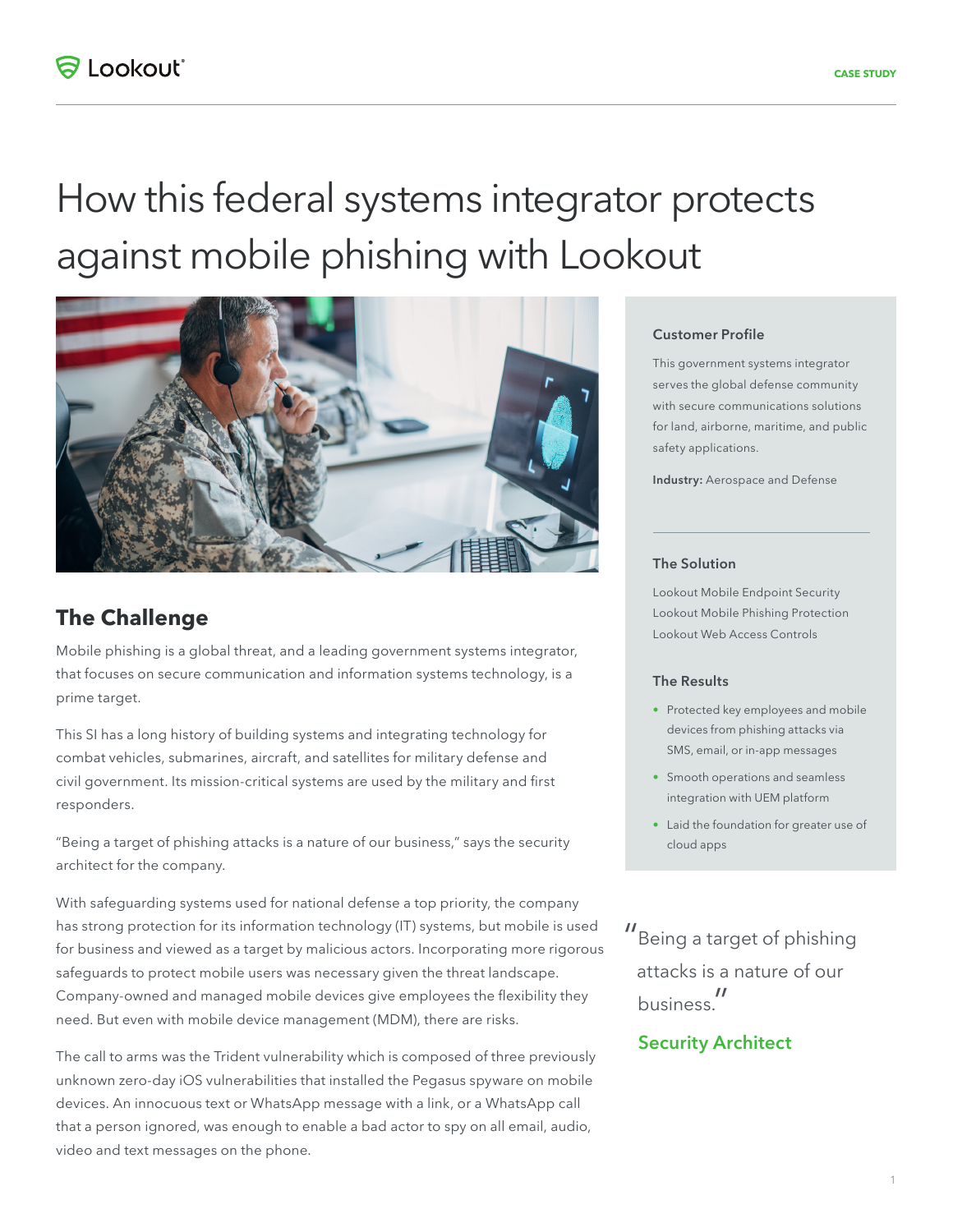## **Selection Criteria**

With detailed engineering plans of defense systems at stake, the secure communications integrator needed an effective way to stop mobile malware and phishing without compromising an employees' personal privacy.

"At that time, only Lookout could detect Pegasus and Trident on smartphones," says the security architect.

The Lookout Security Platform is a highly scalable, cloud-based mobile-first platform that provides advanced mobile phishing and malware protections with a privacy-centric approach. Lookout continuously protects people, their devices, and enterprise data from the latest phishing, application, device, and network threats.

The architect and their team conducted a proof-of-concept test of the Lookout Mobile Endpoint Security (MES) solution, deploying Lookout on the mobile devices of 50 executives, business development, and finance managers who were likely targets of cybercriminals. Employees were assured that Lookout only collected security telemetry data, protecting their personal privacy.

# **The Solution**

After a successful pilot, the SI deployed Lookout to a wider range of employees, including engineers and field service personnel, to protect their company-owned mobile devices from threats.

Lookout protects against phishing attacks across text message, email, browser, and in-app messages—the vectors attackers use to socially engineer and trick users into exposing account credentials or downloading malware.

To better protect information accessible in the mobile domain and support the increased appetite to conduct business on the go, the SI leverages Lookout's flexible modules for mobile protection, detection, visibility, analysis, response and remediation.

"Lookout's secret sauce is the ability to identify zero day threats in applications," says the security architect. "The bread-and butter of Lookout is application analysis."

Lookout inspects roughly 100,000 apps every day, analyzing every version of every app across the world's largest app stores, third-party stores, and more. Lookout's machine learning security engines identify and auto-convict approximately 10,000 new malicious apps each day. Continuous threat analysis is supplemented by Lookout's cutting-edge mobile threat research, which then informs the SI's security operations team priorities.

The risk of compromise on public Wi-Fi was of particular concern. "Equipping our mobile workforce with a tool that can perform a sanity check on a public network before connecting other devices arms our users with more insight into the security of the network they are about to conduct business on," says the security architect. "If Lookout flags the network as suspicious, users will not connect other devices to it. Instead, users could tether their phones to their laptops and use the cellular network if necessary."

If Lookout identifies malicious or non-compliant behavior on a personal app, the company's security operations team can quickly identify how many employees use the app, so the team can take action to protect their mobile users.

Lookout Web Access controls enable the SI to block access to risky or offensive content on mobile devices. And personal data privacy is maintained, as Lookout automatically prevents connections to inappropriate content without inspecting the user's app, web, or email traffic.

According to the security architect, the initial deployment and ongoing operations have been smooth. The Lookout MES solution is integrated with BlackBerry Enterprise Server Unified Endpoint Manager on company-owned devices.

"The expectation was that there would be some push back from the user population as deploying such a tool could be perceived as "Big Brother watching"," added the architect. "Upon deployment, the team released a detailed description of what information is collected and there was not a single concerned response. The anonymity offered to users has been well received and security practices have not been impeded in our 3+ years of experience."